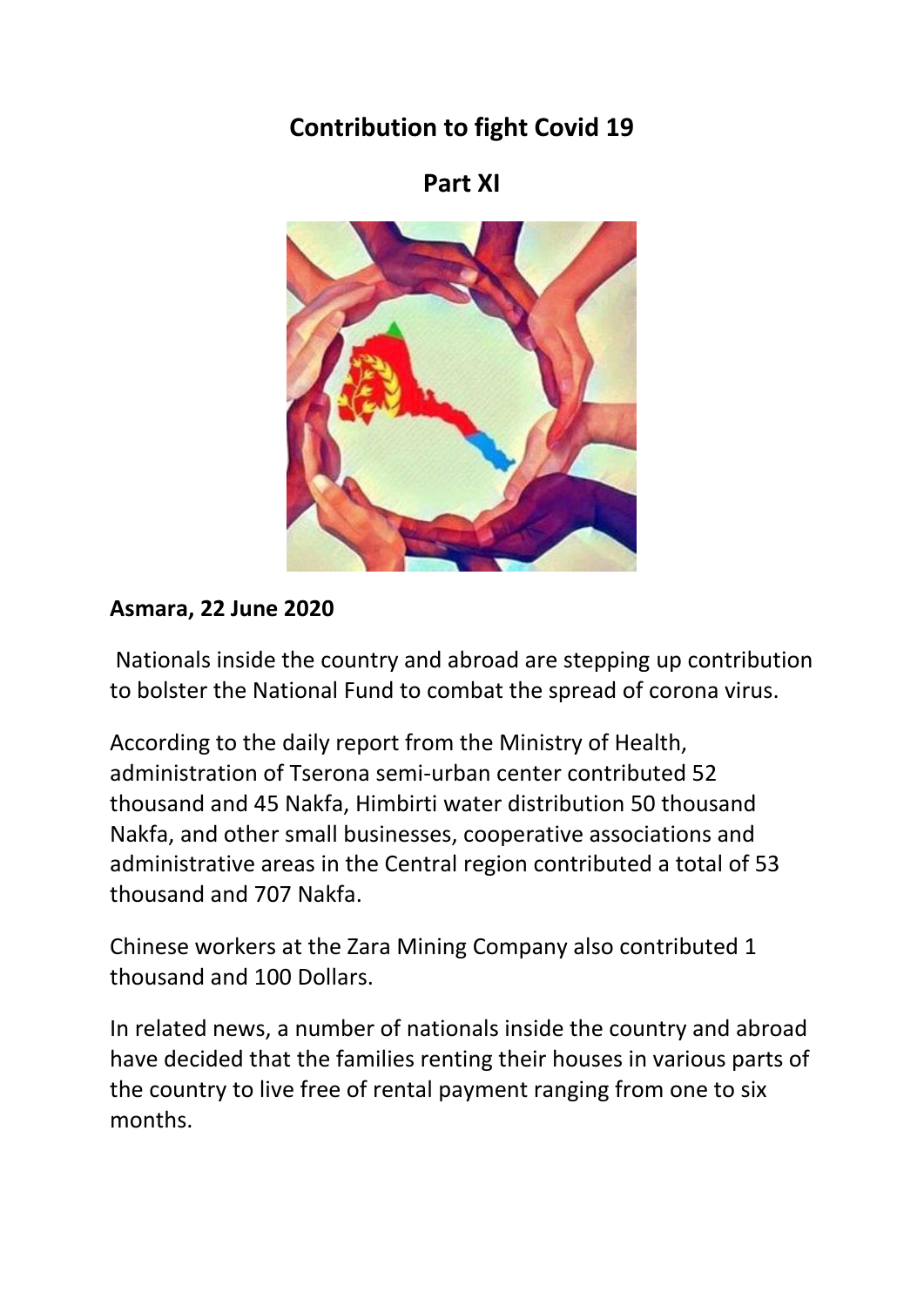In the same vein, residents of the sub-zones of Gelalo, Adi-Keih and Hagaz extended financial and food items support to disadvantaged families in their areas.Asmara, 24 June 2020- According to the daily report from the Ministry of Health, contribution to fight the spread of corona virus is stepping up.

## **Asmara, 24 June 2020**

According to the daily report from the Ministry of Health, contribution to fight the spread of corona virus is stepping up.

Accordingly, teachers and staff members of Filtet elementary and junior school contributed 138 thousand and 421 Nakfa, teachers and staff members of Fire-Selam school 93 thousand and 319 Nakfa, teachers and staff members of Awet school 88 thousand and 954 Nakfa, Harena administrative area 22 thousand and 565 Nakfa, Asmara Housing Administration 13 thousand and 706 Nakfa and Salina Beauty Saloon 10 thousand Nakfa.

Similarly, Halib-Mentel Water and Sanitation committee contributed 10 thousand Nakfa, and other small businesses and cooperative associations in Anseba region contributed a total of 28 thousand and 400 Nakfa.

Likewise small businesses, cooperative associations and individuals in the Central and Gash Barka regions contributed a total of 39 thousand Nakfa.

According to report from the Eritrean Consulate General in Lebanon, nationals in Beirut contributed 1 thousand and 75 Dollars.

In related news, a number of nationals inside the country and abroad decided that the families renting their houses in various parts of the country to live free of rental payment ranging from one to 6 months while residents in the sub-zones of Mai-Aini, Tsorena and Ghinda extended food items to the disadvantaged families in their areas.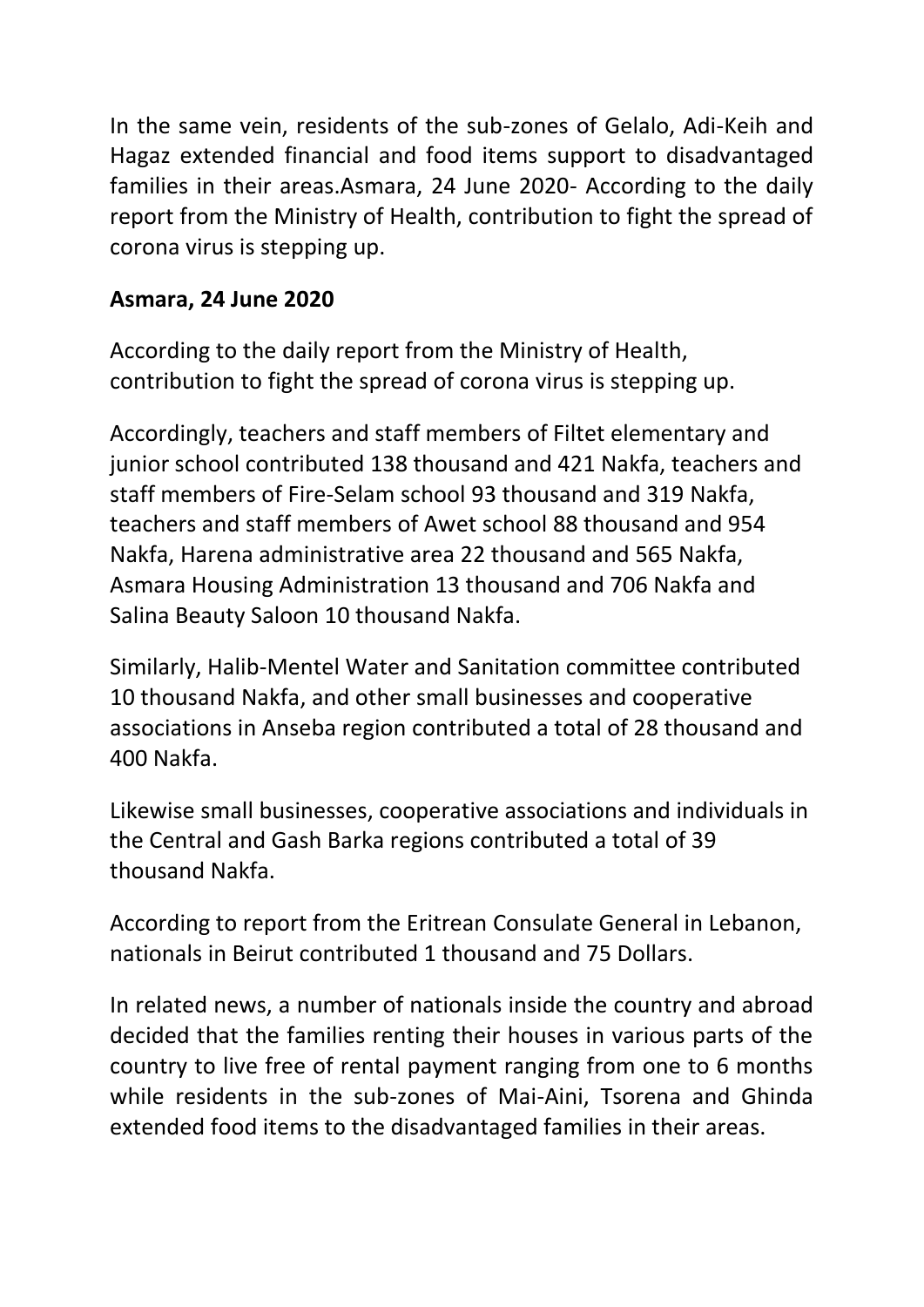### **Asmara, 25 June 2020**

According to the daily report from the Ministry of Health, employees of Amberbeb Share Company contributed 354 thousand and 757 Nakfa, Orotta Metal Work 17 thousand and 758 Nakfa, Orotta Metal Wok workers association 5 thousand Nakf, employees of Seafe subzone administration 9 thousand and 78 Nakfa, Eritrean workers at German Embassy 16 thousand Nakfa, small businesses and cooperative associations in Anseba, Southern and Central region contributed a total of 106 thousand and 832 Nakfa.

Likewise, the residents of Foro and Adi-Keih sub-zones extended food items to disadvantaged families in their areas while a number of nationals inside the country and abroad decided that the families renting their houses in various parts of the country to live free of rental payment ranging from one to six months.

Asmara, 26 June 2020- According to the report from the Ministry of Health, about half a million Nakfa and over 40 thousand Durham has been contributed by nationals inside the country and abroad to combat the COVID-19 pandemic.

Accordingly, employees of the National Union of Eritrean Youth and Students contributed additional 124 thousand and 948 Nakfa, employees of the Central region administration additional 42 thousand 745 Nakfa, Victoria Bar 15 thousand Nakfa, Gurae Furniture 10 thousand Nakfa and small businesses and cooperative associations in the Central region contributed a total of 20 thousand and 500 Nakfa.

Similarly, Eritrean nationals in Dubai and Abu Dhabi, United Arab Emirates, contributed 39 thousand and 350 and 1 thousand and 500 Durham respectively.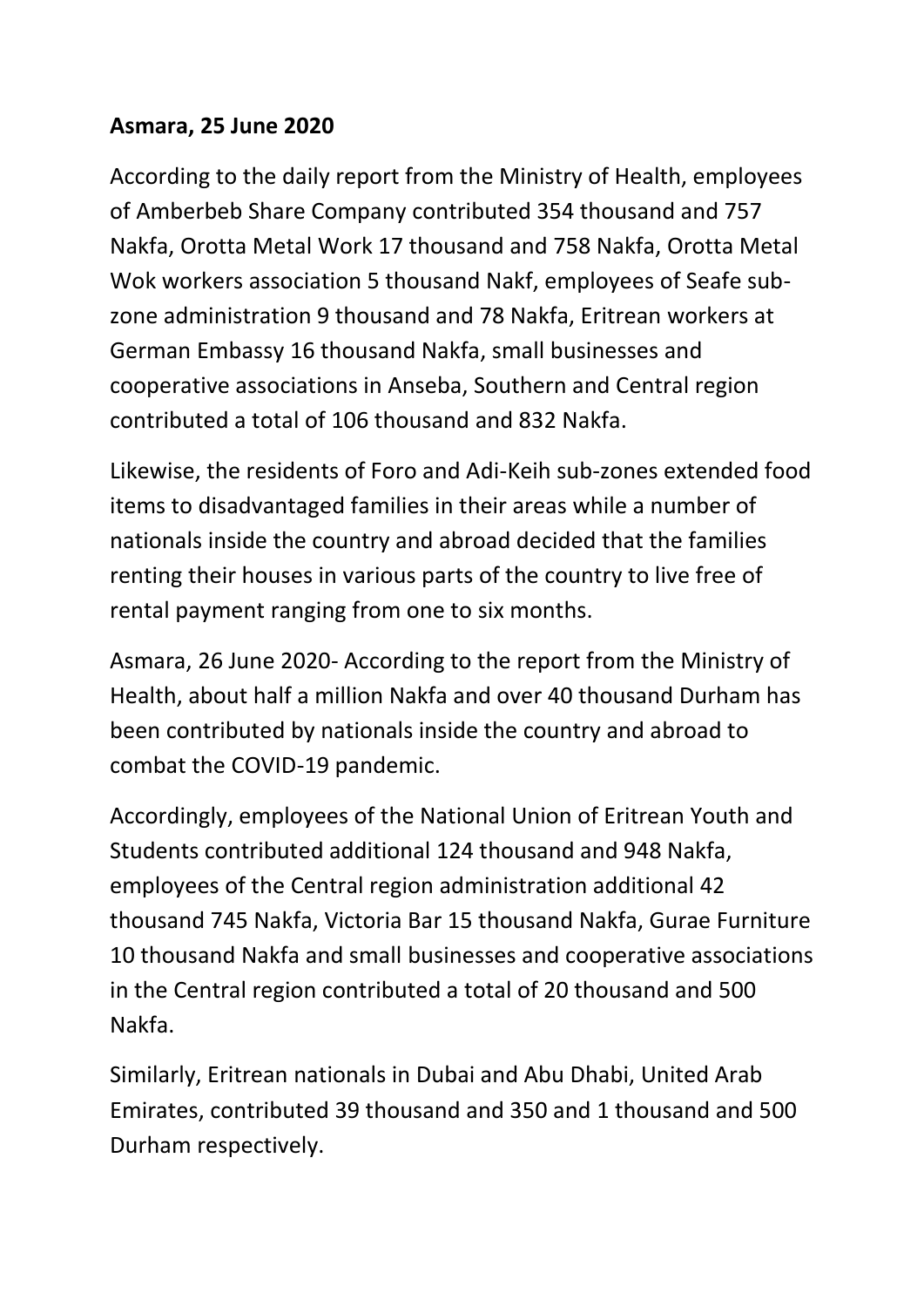In related news a number of nationals inside the country and abroad are continuing to allow the families renting their houses in various parts of the country to live free of rental payment ranging from one to three months.

Asmara, 26 June 2020- According to the report from the Ministry of Health, about half a million Nakfa and over 40 thousand Durham has been contributed by nationals inside the country and abroad to combat the COVID-19 pandemic.

Accordingly, employees of the National Union of Eritrean Youth and Students contributed additional 124 thousand and 948 Nakfa, employees of the Central region administration additional 42 thousand 745 Nakfa, Victoria Bar 15 thousand Nakfa, Gurae Furniture 10 thousand Nakfa and small businesses and cooperative associations in the Central region contributed a total of 20 thousand and 500 Nakfa.

Similarly, Eritrean nationals in Dubai and Abu Dhabi, United Arab Emirates, contributed 39 thousand and 350 and 1 thousand and 500 Durham respectively.

In related news a number of nationals inside the country and abroad are continuing to allow the families renting their houses in various parts of the country to live free of rental payment ranging from one to three months.

### **Asmara, 26 June 2020**

According to the report from the Ministry of Health, about half a million Nakfa and over 40 thousand Durham has been contributed by nationals inside the country and abroad to combat the COVID-19 pandemic.

Accordingly, employees of the National Union of Eritrean Youth and Students contributed additional 124 thousand and 948 Nakfa, employees of the Central region administration additional 42